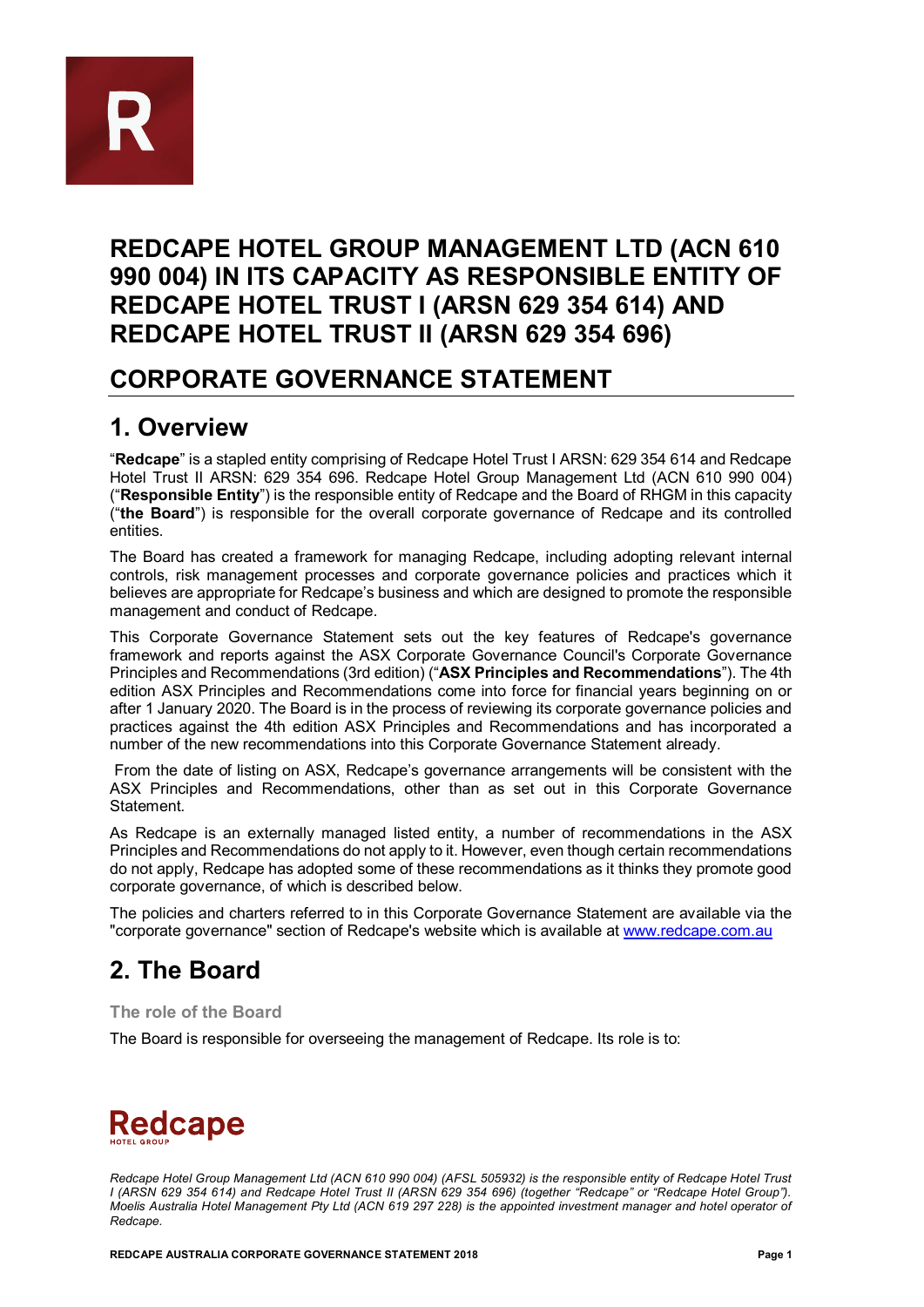- represent and serve the interests of securityholders by overseeing and appraising Redcape's strategies, policies and performance;
- protect and optimise Redcape's performance and build sustainable value for securityholders in accordance with any duties and obligations imposed on the Board by law and Redcape's Constitutions;
- set and monitor compliance with Redcape's governance framework; and
- ensure securityholders and other stakeholders are kept informed of Redcape's performance and major developments.

While the Board retains ultimate responsibility for the strategy and performance of Redcape, the dayto-day operations of Redcape is managed by, Moelis Australia Hotel Management Pty Ltd (**MAHM**) in accordance with the terms of its appointment as investment manager and hotel operator of Redcape. MAHM is a wholly owned subsidiary of Moelis Australia Limited ("**Moelis Australia**"). MAHM's Chief Executive Officer (**CEO**) acts as the CEO of Redcape and is a Director on the Board of the Responsible Entity. As manager of Redcape, MAHM and its management team ("**Redcape Management**"), including the CEO, act as the management team of Redcape and have delegated authority to make decisions in relation to the day to day management of Redcape and its assets and operations including appointment of advisors and approval of hotel level business plans and operating budgets.

The diagram below summarises Redcape's governance framework.



The Company Secretary is accountable directly to the Board, through the Chair, on all matters to do with the proper functioning of the Board.

**Composition of the Board**

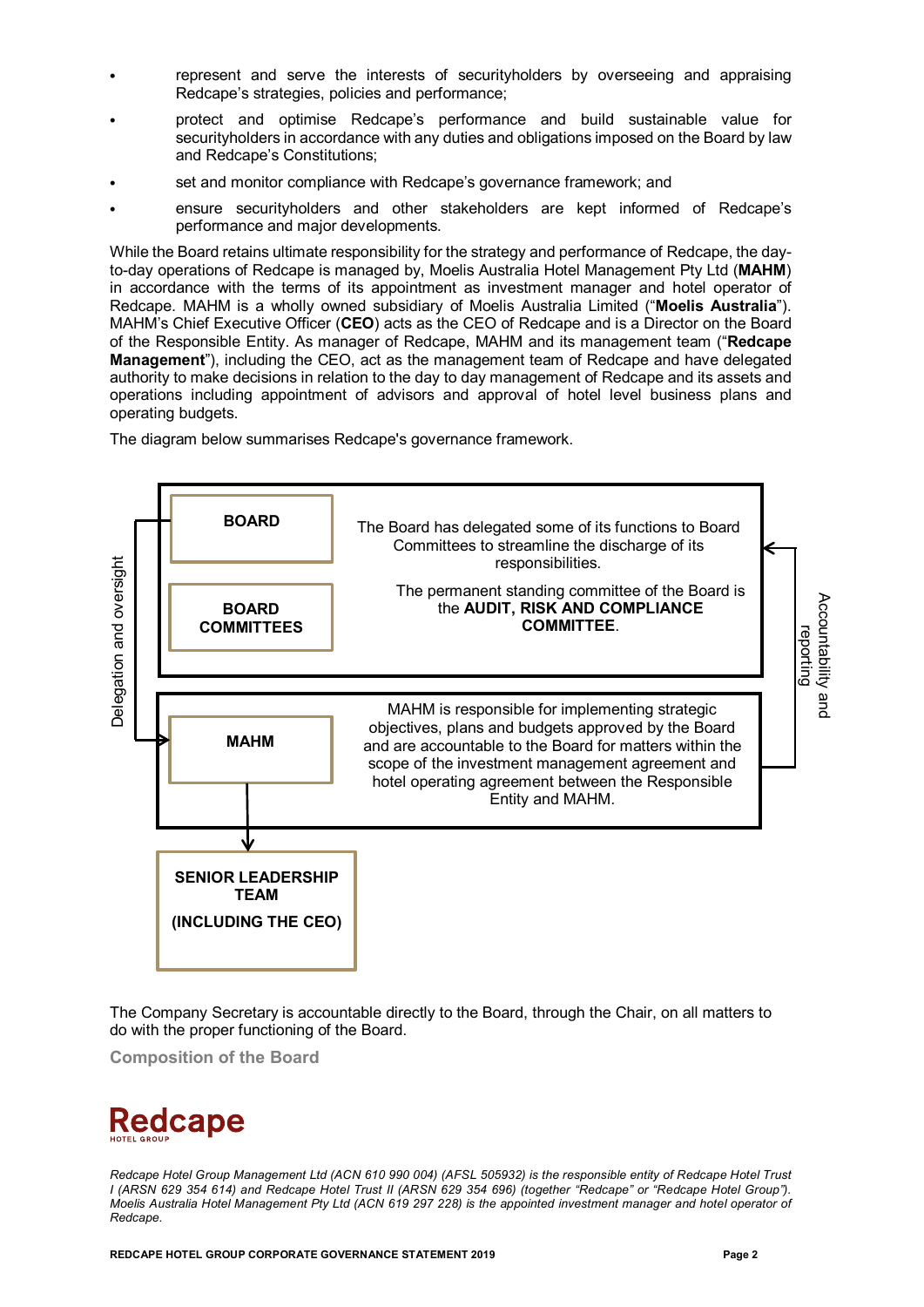As at the date of this statement, the Board is comprised of five Directors, being three independent Non-executive Directors, and two Executive Directors (including the CEO).

| <b>IDirector</b>   | <b>Position</b>                                     | <b>Appointed</b>  |
|--------------------|-----------------------------------------------------|-------------------|
| Nicholas Collishaw | Chairman and Independent Non-<br>Executive Director | 27 September 2018 |
| David Groves       | Independent Non-Executive Director                  | 27 September 2018 |
| Andrew Ireland     | Independent Non-Executive Director                  | 29 October 2018   |
| Daniel Brady       | Executive Director and CEO                          | 29 October 2018   |
| Hugh Thomson       | Non-Executive Director                              | 26 February 2016  |

Details of the qualifications, experience and expertise of each Director is set out in Redcape's latest Annual Report dated August 2019 and is available on Redcape's website at www.redcape.com.au.

#### **Director independence**

The Board considers an independent director to be a Non-Executive Director who is not an employee or director of:

- an entity related to the Responsible Entity (including Moelis Australia and its subsidiaries);
- any Redcape group entity; or
- any entity appointed as manager of Redcape from time to time (currently this is MAHM),

and who is free of any business or other relationship that could materially interfere with, or could reasonably be perceived to interfere with, the exercise of their unfettered and independent judgement The Board will consider the materiality of any given relationship on a case-by-case basis. The Board reviews the independence of each Director in light of interests disclosed to the Board from time to time.

The Board considers that Nick Collishaw, David Groves and Andrew Ireland are independent. The Board considers that Daniel Brady and Hugh Thomson are not independent as they are employed by entities related to the Responsible Entity in an executive capacity.

The Board is currently comprised of a majority of independent directors. The Board considers that each Board member continues to bring objective and independent judgment to make decisions in the best interests of all securityholders and in accordance with their duties as Directors.

#### **Director selection and succession planning**

As Redcape is an externally managed listed entity, it does not need to follow the recommendations in the ASX Principles and Recommendations which recommend the establishment of a nomination committee. Furthermore, the Board does not consider it appropriate to constitute a nomination committee for the Responsible Entity, given that the Responsible Entity is a subsidiary of Moelis Australia.

Moelis Australia is responsible for overseeing the appointment of Directors to the Board of the Responsible Entity. Moelis Australia will set the composition and membership criteria as well as the guidelines for director selection in consultation with the Board of the Responsible Entity.

The following Board composition and membership criteria have been adopted for the Board of the Responsible Entity:

- the Board is to comprise a minimum of three and a maximum of ten directors;
- directors nominated for appointment require approval by Moelis Australia;

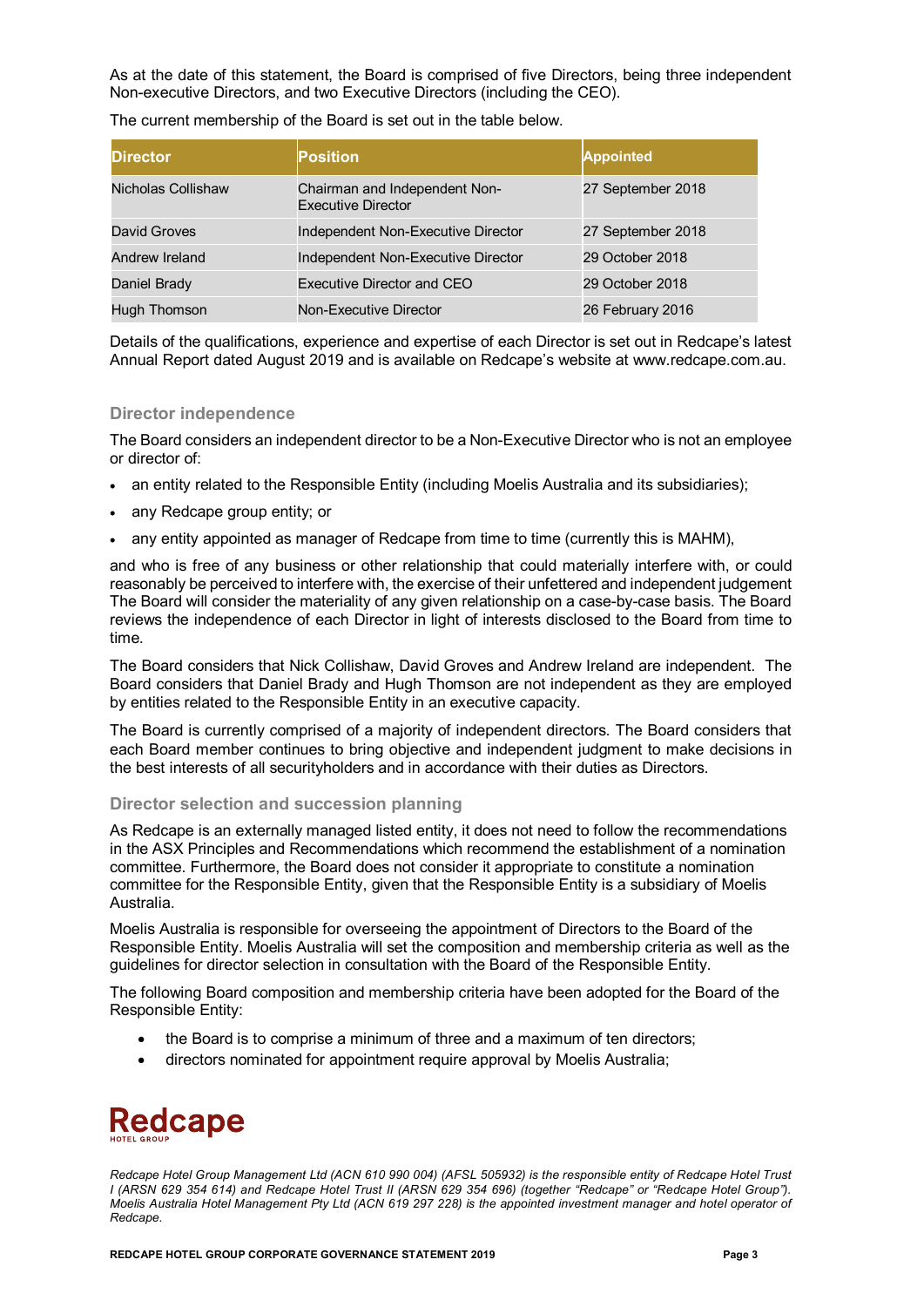- a majority of the directors must be independent;
- the Board is to comprise directors with an appropriate range of qualifications and expertise;
- the Chairman of the Board will be appointed by Moelis Australia; and
- directors will be required to submit for re-appointment by Moelis Australia every three years. Any securityholder feedback or recommendations on director re-appointment are not binding on the Responsible Entity or Moelis Australia, but any such feedback is a matter to which Moelis Australia will have regard in considering the continuation of a director appointment.

In addition, the following guidelines apply to director selection and nomination to the Board:

- integrity;
- particular expertise (sector and functional) and the degree to which they complement the skill set of the existing Board members;
- reputation and standing in the market; and
- in the case of prospective independent directors, actual and perceived independence from Moelis Australia.

The present Board size is seen as appropriate for the nature of Redcape's business and strategy.

#### **Mix of skills and diversity on the Board**

The following table sets out the skills, experience and diversity of the five members of the Board. The Board believes that its membership should comprise directors with an appropriate mix and diversity of skills, professional experience, tenure and personal background.

| <b>Skills and</b><br>experience                               | <b>Explanation</b>                                                                                                                                                   | No. of<br><b>Directors (out</b><br>of 5) |
|---------------------------------------------------------------|----------------------------------------------------------------------------------------------------------------------------------------------------------------------|------------------------------------------|
| <b>Business</b><br>development and<br>strategy                | Senior executive experience developing and<br>directing the strategy of an organisation to assist with<br>the Board's review of strategy                             | 5                                        |
| Management and<br>leadership                                  | Experience in leading and managing diverse<br>businesses and high performing teams of people to<br>assist in attracting and retaining high performance<br>executives | 5                                        |
| Financial acumen                                              | Financial literacy assists in the understanding of<br>financial reporting and capital management<br>strategies                                                       | 5                                        |
| <b>Financial services</b><br>industry experience              | Experience in a senior position within financial<br>services assists in understanding and reviewing the<br>Company's businesses and strategy                         | $\overline{4}$                           |
| Investment banking/<br>financial markets/<br>funds management | Experience in a senior position within these sectors<br>assists in understanding and reviewing the<br>Company's businesses and growth strategy                       | 3                                        |
| Corporate<br>Governance                                       | Experience in developing strategy, policies and<br>frameworks to support sound corporate governance                                                                  | 5                                        |

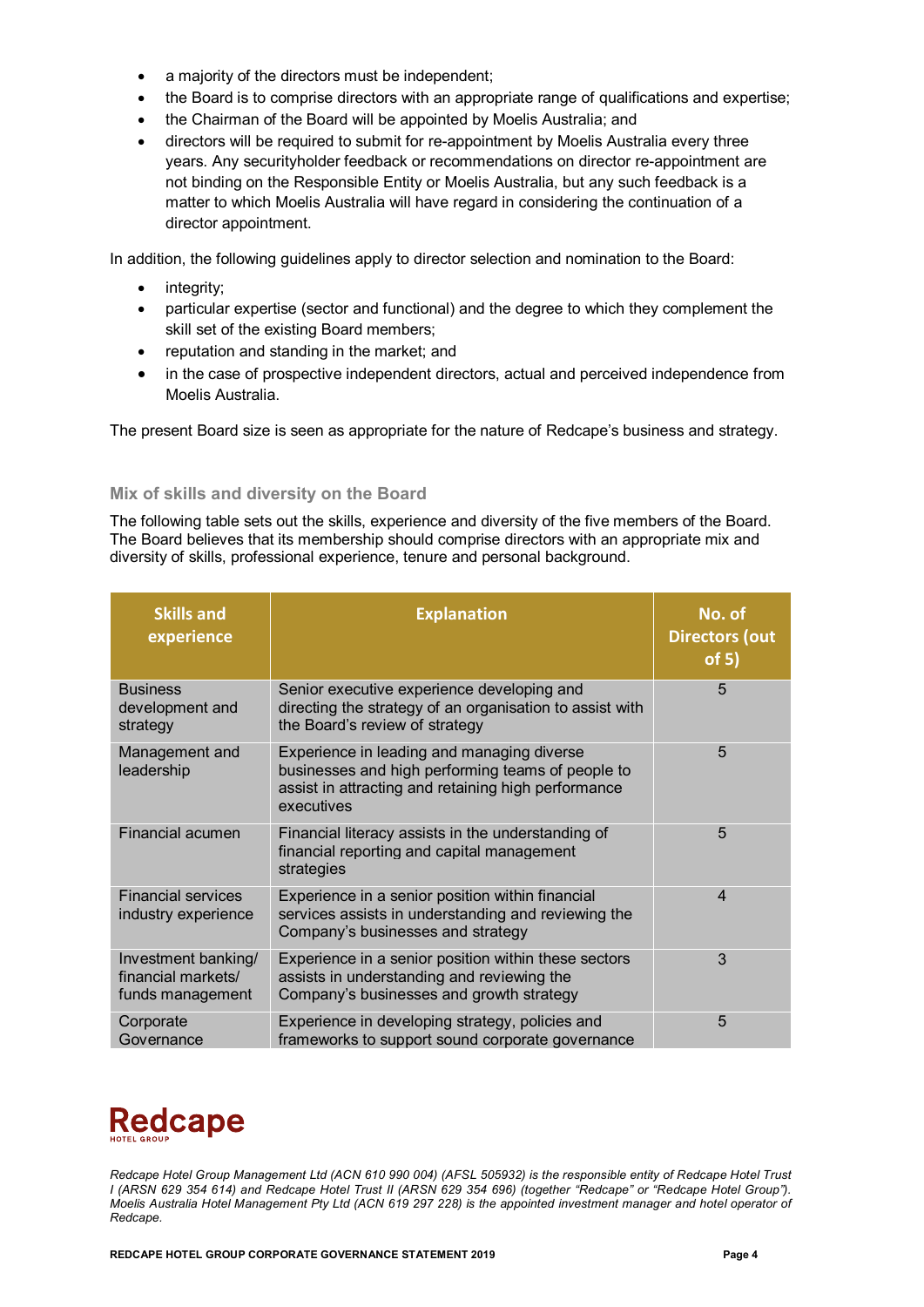| <b>Skills and</b><br>experience | <b>Explanation</b>                                                                                                                                                                                                                                                             | No. of<br><b>Directors (out)</b><br>of 5) |
|---------------------------------|--------------------------------------------------------------------------------------------------------------------------------------------------------------------------------------------------------------------------------------------------------------------------------|-------------------------------------------|
| including risk<br>management    | including identifying and monitoring material risks in<br>a complex organisation                                                                                                                                                                                               |                                           |
| Accounting and law              | Accounting and legal qualifications and/or<br>experience provide the Board with financial and legal<br>& compliance expertise in overseeing the integrity of<br>the financial reporting and meeting the Company's<br>legal and compliance requirements in regulated<br>markets | っ                                         |

#### **Appointment agreements**

Each non-executive Director appointed to the Board will be required to enter into a formal agreement which sets out the key terms and conditions of their appointment including the term, time commitment, remuneration, requirement to comply with directors' duties as well as the Board's policies in place from time to time. Executive directors will each have an employment agreement which sets out the terms of their appointment and their duties and obligations, rights and entitlements.

#### **Induction and ongoing professional development opportunities**

All new Directors participate in an induction process. The induction process includes meetings with key executives and Redcape Management, the provision of key materials relating to Redcape including business descriptions, strategic plans, financial forecasts and core corporate governance policies, and meetings with other executive and non-executive Directors**.** The Board also offers appropriate professional development opportunities for Directors to ensure that they are kept up to date with developments in the industry. Redcape Management also briefs the Board on relevant industry, regulatory and legal developments. Additionally, Redcape will provide each director with a copy of all material market announcements promptly after they have been made.

### **3. Board Committees**

The Board from time to time establishes committees to streamline the discharge of its responsibilities.

The Board has established a permanent standing Audit, Risk & Compliance Committee. The Committee has a formal charter which sets out matters relevant to its composition, responsibilities and administration which is available on Redcape's website.

#### **Audit, Risk and Compliance Committee**

The table below sets out the composition and key responsibilities of the Audit, Risk and Compliance Committee.

| <b>Composition</b>                                                                                                        | <b>Members</b>                                                                  | <b>Responsibilities</b>                                                                                                                                                                                                                                                                                         |
|---------------------------------------------------------------------------------------------------------------------------|---------------------------------------------------------------------------------|-----------------------------------------------------------------------------------------------------------------------------------------------------------------------------------------------------------------------------------------------------------------------------------------------------------------|
| The Committee<br>must consist of:<br>an<br>independent<br>Chair<br>a minimum of<br>$\bullet$<br>3 members of<br>the Board | <b>Nicholas</b><br>Collishaw<br>David<br>Groves<br>(Chair)<br>Andrew<br>Ireland | The Committee's key responsibilities and functions are to:<br>oversee the Company's relationship with the external<br>auditor and the external audit function generally;<br>oversee the preparation of the financial statements<br>and reports;<br>oversee the Company's financial controls and<br>systems; and |

# **Redcape**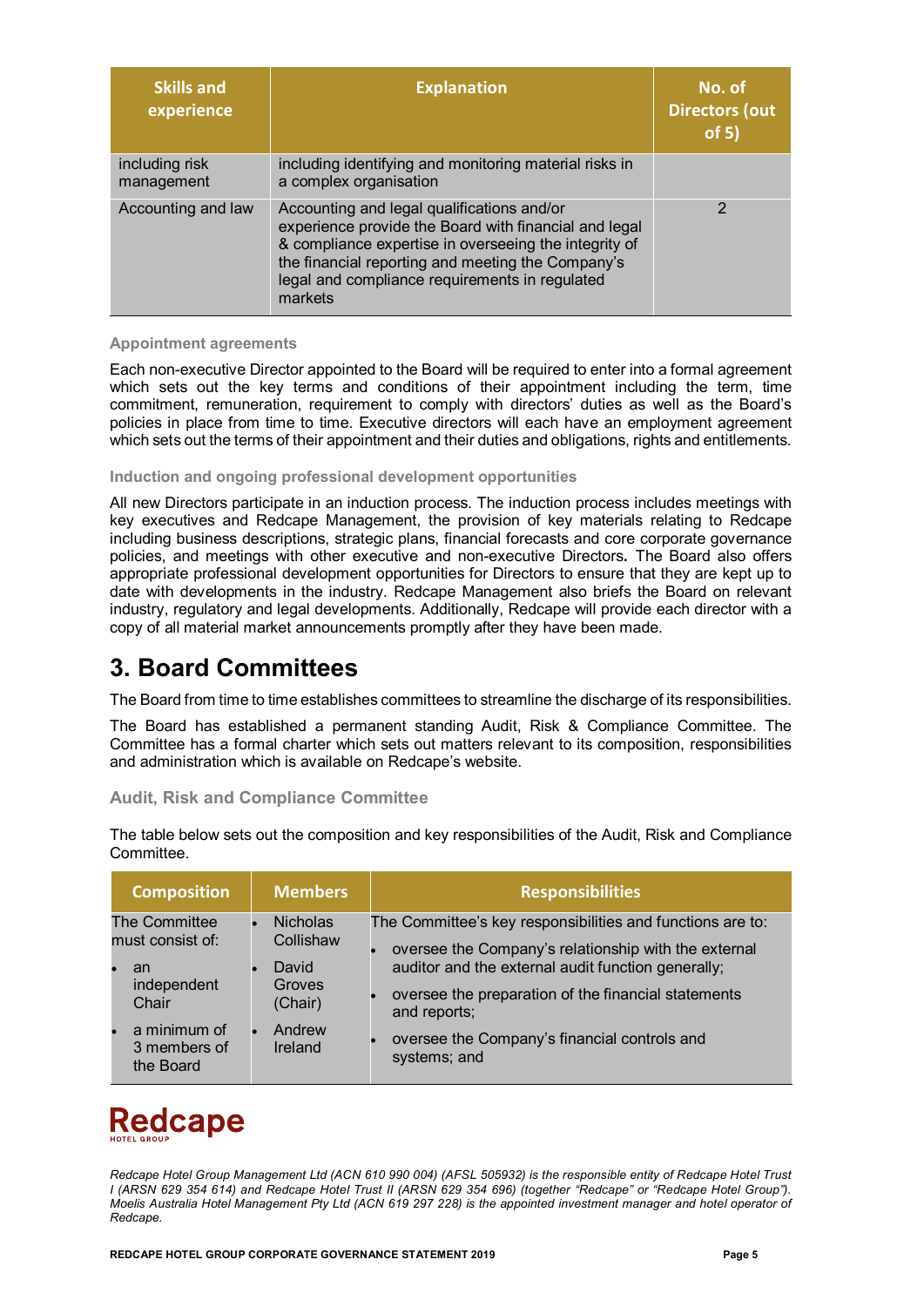| <b>Composition</b> | <b>Members</b> | <b>Responsibilities</b>                                         |
|--------------------|----------------|-----------------------------------------------------------------|
|                    |                | manage the process of identification and management<br>of risk. |

Non-Committee members, including other Directors, members of Redcape Management and the external auditor, may attend meetings of the Committee by invitation of the Committee Chair. The Committee has rights of access to Redcape Management and auditors without management present, and rights to seek explanations and additional information from both management and auditors.

#### **Responsibilities in relation to the external audit**

The Audit, Risk and Compliance Committee provides a link between the Company's external auditor, the Board and Redcape Management. It also has the responsibility (subject to Corporations Act requirements) for the appointment, terms of engagement and compensation for the external auditor. The Committee will also evaluate the effectiveness of the annual audit and the independence of the external auditor.

The Committee's role in relation to the internal audit function is discussed on page 7 of this Corporate Governance Statement.

### **4. Performance evaluation**

#### **Board performance evaluation process**

Moelis Australia has established the following performance evaluation processes for the Board, Committees and individual Directors of the Responsible Entity:

- on an annual basis, Directors will provide feedback to Moelis Australia in relation to the performance of the Board, its Committees and individual Directors;
- each Committee will provide feedback to Moelis Australia in terms of a review of its own performance;
- feedback will be collated by Moelis Australia, and discussed with the Board as appropriate, with consideration being given as to whether any steps should be taken to improve performance of the Board or its Committees;
- the CEO will also provide feedback from Redcape Management to Moelis Australia in connection with any issues that may be relevant in the context of the Board performance review.

Performance evaluations of the Board, its Committees and each Director did not take place in 2018 as the Company was only listed part way through the year. Performance evaluations will take place in 2019 in accordance with the processes described above.

#### **Senior executive performance evaluation process**

MAHM is the appointed investment manager and hotel operator of Redcape. The Board will monitor MAHM's performance in accordance with the terms of the Investment Management Agreement and Hotel Operating Agreement between Redcape and MAHM.

The performance of senior executives all of whom are employees of MAHM (being Redcape Management) is assessed on an annual basis by Moelis Australia in accordance with Moelis Australia's policies and processes. The Board of the Responsible Entity will provide feedback to Moelis Australia on the performance of Redcape Management to assist with Moelis Australia's evaluation process.

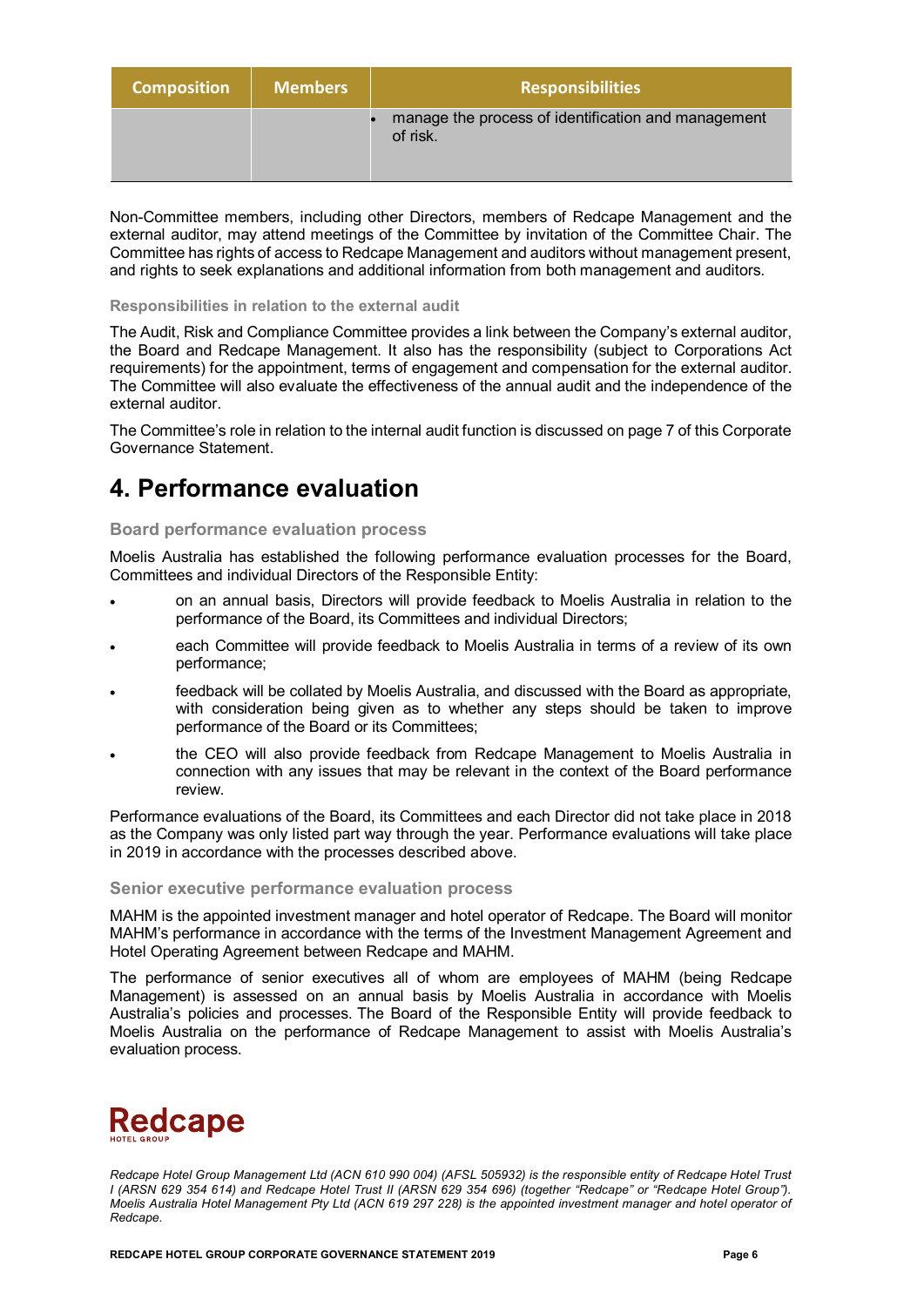# **5. Remuneration**

#### **Remuneration committee**

As Redcape is an externally managed listed entity, it does not need to follow the recommendation in the ASX Principles and Recommendations which recommend the establishment of a remuneration committee. Furthermore, the Board does not consider it appropriate to constitute a remuneration committee as Redcape does not itself employ any senior executives and is not responsible for the remuneration of the Directors.

Fees payable to MAHM as the appointed investment manager and hotel operator of Redcape are summarised in Section 12 of Redcape's PDS dated 1 November 2018, a copy of which is available on its website. Redcape is undertaking a review of its website and will set out the fees payable to MAHM on a separate page of the "Governance" section of its website.

The Responsible Entity is a subsidiary of Moelis Australia, and as Redcape will be managed externally by Moelis Australia, the appointment and remuneration of the Directors of the Responsible Entity and Redcape Management is the responsibility of Moelis Australia. Accordingly, the ASX Principles and Recommendations relating to remuneration are not relevant to Redcape.

Redcape has adopted two equity based incentive plans for the benefit of its employees (all of whom are hotel venue staff). The terms of these plans are summarised in section 14.4 of Redcape's PDS dated 1 November 2018. A copy of the PDS is available on the Redcape website The terms of Redcape's Rights Plan and the Employee Plan provide that participants must not enter into any transactions to hedge their economic exposure to Redcape securities received under the Rights Plan and/or the Employee Plan.

### **6. Risk framework**

#### **Risk identification and management**

The Audit, Risk & Compliance Committee assists the Board with regard to oversight of Redcape's risk management practices by reviewing and reporting to the Board that the Committee has, at least annually, reviewed Redcape's risk management framework to satisfy itself that it continues to be sound and effectively identifies all areas of potential risk.

In line with the ASX Principles and Recommendations, Redcape's risk management framework will be reviewed annually.

The Board seeks to take and manage risk in ways that will generate and protect securityholder value and recognises that the management of risk is a continual process and an integral part of the management and corporate governance of the business.

The Board acknowledges that its reputation is of great importance and it has an obligation to all stakeholders, including Redcape securityholders, customers, employees, contractors and the wider community and that the efficient and effective management of risk is critical to Redcape meeting these obligations and achieving its strategic objectives.

#### **Internal audit**

Redcape does not currently have an internal audit function. Instead, Redcape Management, working with external advisors as appropriate, oversees the adequacy and effectiveness of the Company's systems of risk management, internal control and governance, and provides recommendations to improve the efficiency and effectiveness of these systems and processes.

In addition, the Audit Risk & Compliance Committee monitors and reports to the Board that:

• adequate policies and processes have been designed and implemented to manage identified risks; and

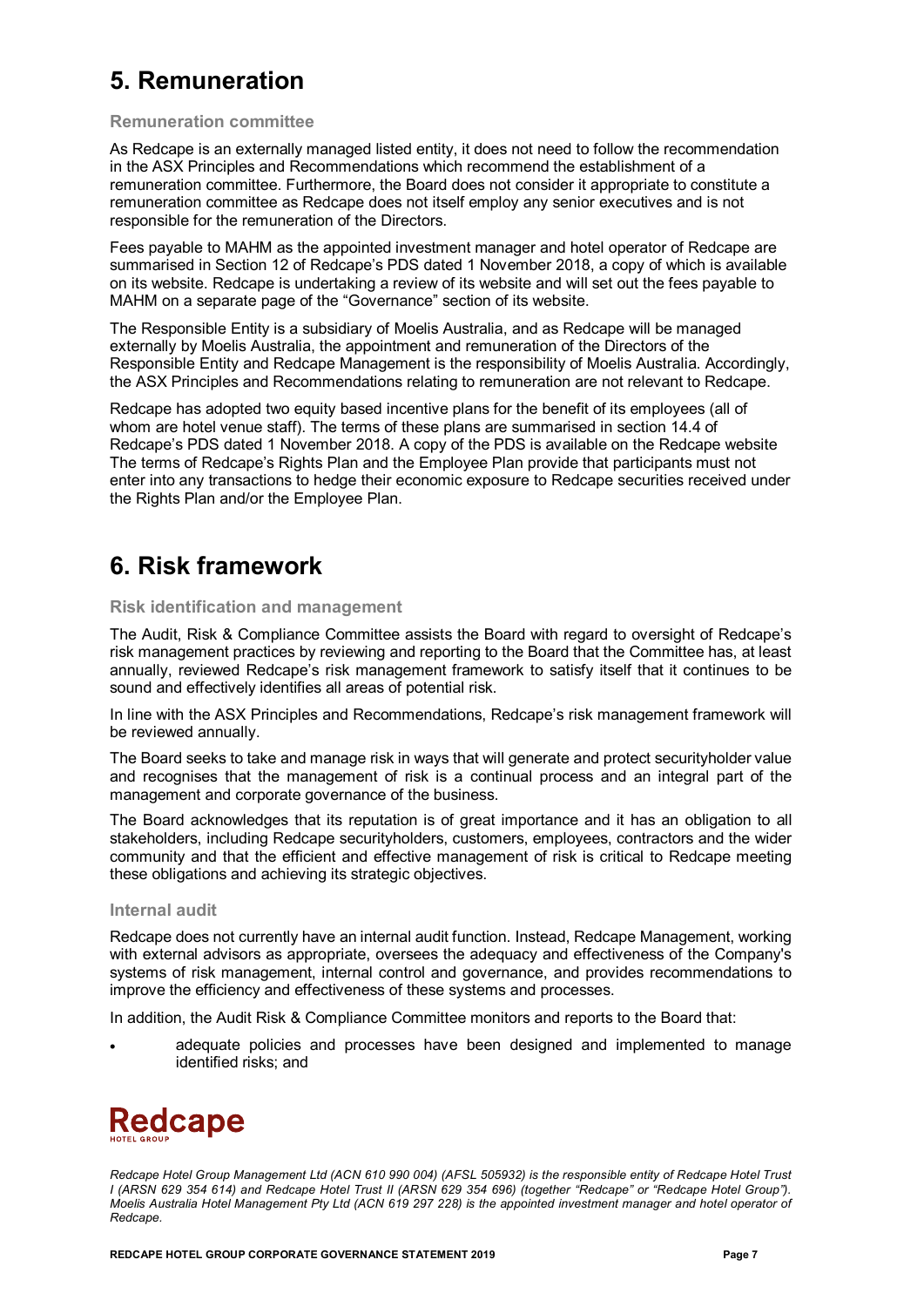• proper remedial action is undertaken to redress areas of weakness.

#### **Business and sustainability risks**

The Board and Redcape Management are committed to building a sustainable business that appropriately manages economic, environmental and social sustainability risks. Redcape's Management with the assistance of the Audit Risk & Compliance Committee, identifies and manages these risks in accordance with Redcape's overall risk management policies and framework.

The Audit, Risk & Compliance Committee has identified the following key economic, environmental and social sustainability risks and will update the Board, at least annually, on the management of these sustainability risks:

| <b>Type of risk</b>                                     | <b>Category of risk</b> | <b>Managed through</b>                                                                                                  |
|---------------------------------------------------------|-------------------------|-------------------------------------------------------------------------------------------------------------------------|
| Unfavourable economic<br>impacts (globally and locally) | Fconomic                | Senior executive monitoring<br>and reporting<br>Disciplined capital<br>management                                       |
| Investment management and<br>acquisitions               | Economic                | Robust due diligence<br>Budgeting and forecasting<br>management<br>Regular senior executive<br>monitoring and reporting |
| Regulatory risk                                         | Economic/Social         | Code of Conduct<br>Risk management<br>framework<br>Compliance policies                                                  |
| <b>Reputational risk</b>                                | Social/Fconomic         | Code of Conduct<br>Risk management<br>framework<br>Compliance policies                                                  |
| People - attraction and<br>retention of talent          | Social                  | Diversity and Inclusion<br>Policy<br>Redcape employee<br>incentive plans<br>Code of Conduct                             |

Given the nature and size of Redcape's business and operations, it does not have any material environmental sustainability risks.

#### **Financial statements declarations**

The CEO and CFO of Redcape will provide a written certificate to the Board in respect of Redcape's half year and full year statutory accounts that:

- in their opinion, the financial records of Redcape have been properly maintained and the statutory accounts comply with the relevant accounting standards and other mandatory reporting requirements and give a true and fair view of the financial position and performance of Redcape; and
- their opinion has been formed on the basis of a sound system of risk management and internal control which is operating effectively.

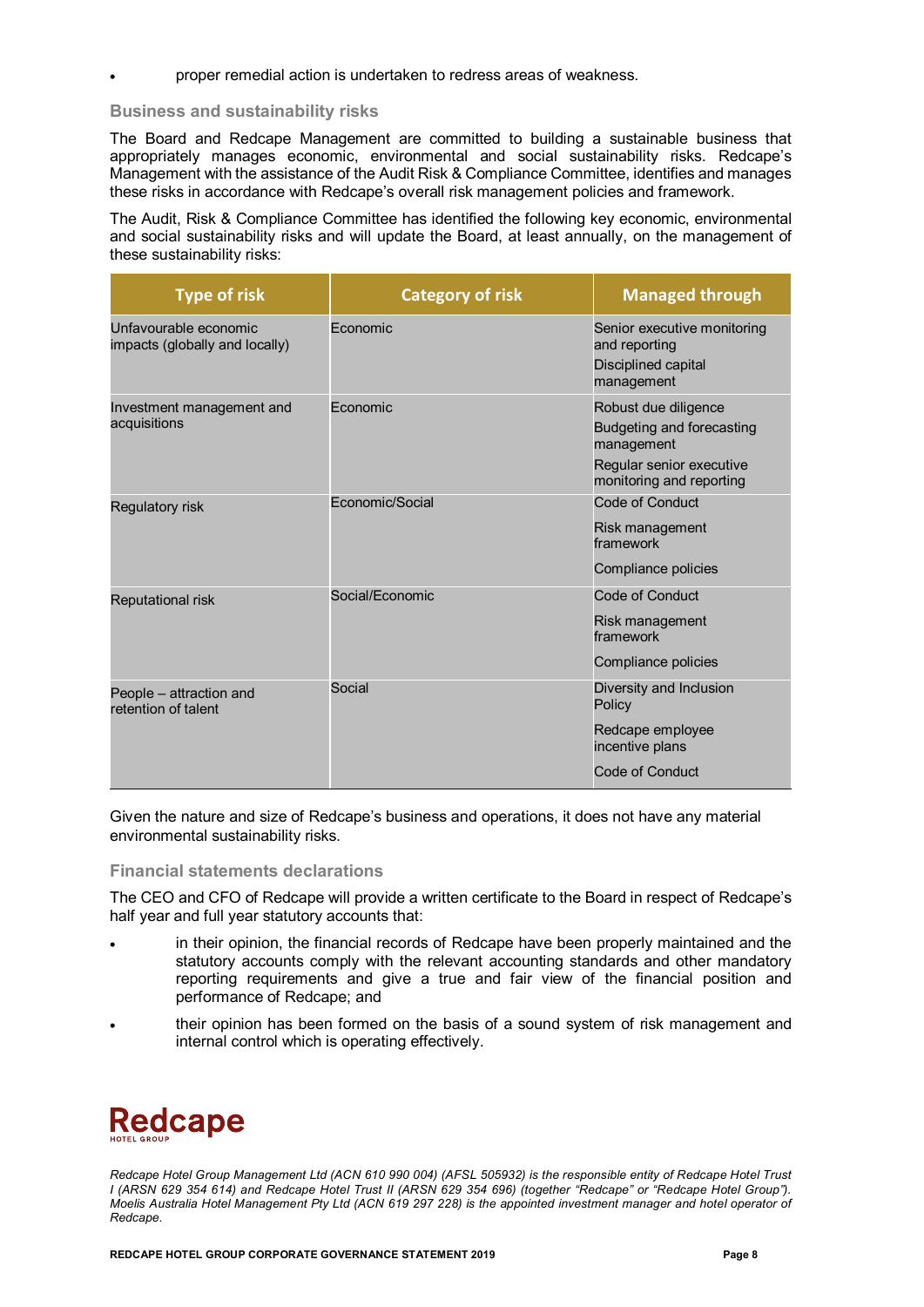# **7. Governance policies**

#### **Diversity and Inclusion Policy**

The Board believes that diversity is an important component of Redcape's ability to attract, retain, motivate and develop the best talent, create an engaged workforce, deliver the highest quality service to its customers, and continue to grow the business profitably.

The Board has adopted a Diversity and Inclusion Policy which sets out its commitment to increasing workplace diversity across all levels of Redcape. The Diversity and Inclusion Policy applies to all Redcape employees. Redcape Management all of whom are employees of MAHM, are subject to the diversity policy of Moelis Australia as amended from time to time.

Under the Diversity and Inclusion Policy, Redcape will aim to achieve greater diversity by setting objectives at all management and leadership levels, broadening the field of potential candidates for positions and promoting the benefits of workplace diversity to all its employees.

#### *Measurable objectives*

The Board is committed to the maintenance and promotion of workplace diversity to ensure a discrimination-free workplace. Encouraging diversity drive's better idea generation and enhances Redcape's ability to attract, retain and develop the best talent. The Board's vision for diversity incorporates a number of different factors, including gender, ethnicity, disability, age, and educational experience. Redcape's Diversity Policy can be accessed at on its website.

The representation of women employed by Redcape continues to be higher than men in total, however women are proportionally less in Redcape Management, defined as the Venue Manager role, the most senior role in a Redcape Venue.

The Board has committed to increase the proportion of women in Redcape Management as part of a longer-term strategy that includes both recruitment and development.

The components of the strategy are:

- To ensure active efforts are made in all Venue Manager recruitment activities to:
	- o Seek out and include high quality external women candidates; and
		- $\circ$  To encourage high quality internal women candidates from our pool of Assistant Managers to apply for role;
- Provide development opportunities for our current Venue Managers, and in particular our women Venue Managers to increase their retention and commitment to Redcape; and
- To actively develop a pipeline of future Venue Managers that will support the growth in venues and the representation of women in Redcape Management. During 2019 Redcape commenced this process with the launch of a leadership development program to achieve this.

#### *Gender diversity data*

The proportion of men and women employed by Redcape are Redcape Management and the Redcape Workforce is set out in the following table.

| Level/Role                      | Men <sup>l</sup> | <b>Women</b> |
|---------------------------------|------------------|--------------|
| <b>Responsible Entity Board</b> | 100%             | $0\%$        |
| Redcape Management*             | 84%              | 16%          |

**\***Redcape Management in the table means Venue Managers, the most senior role at a Redcape Venue.

# **Redcape**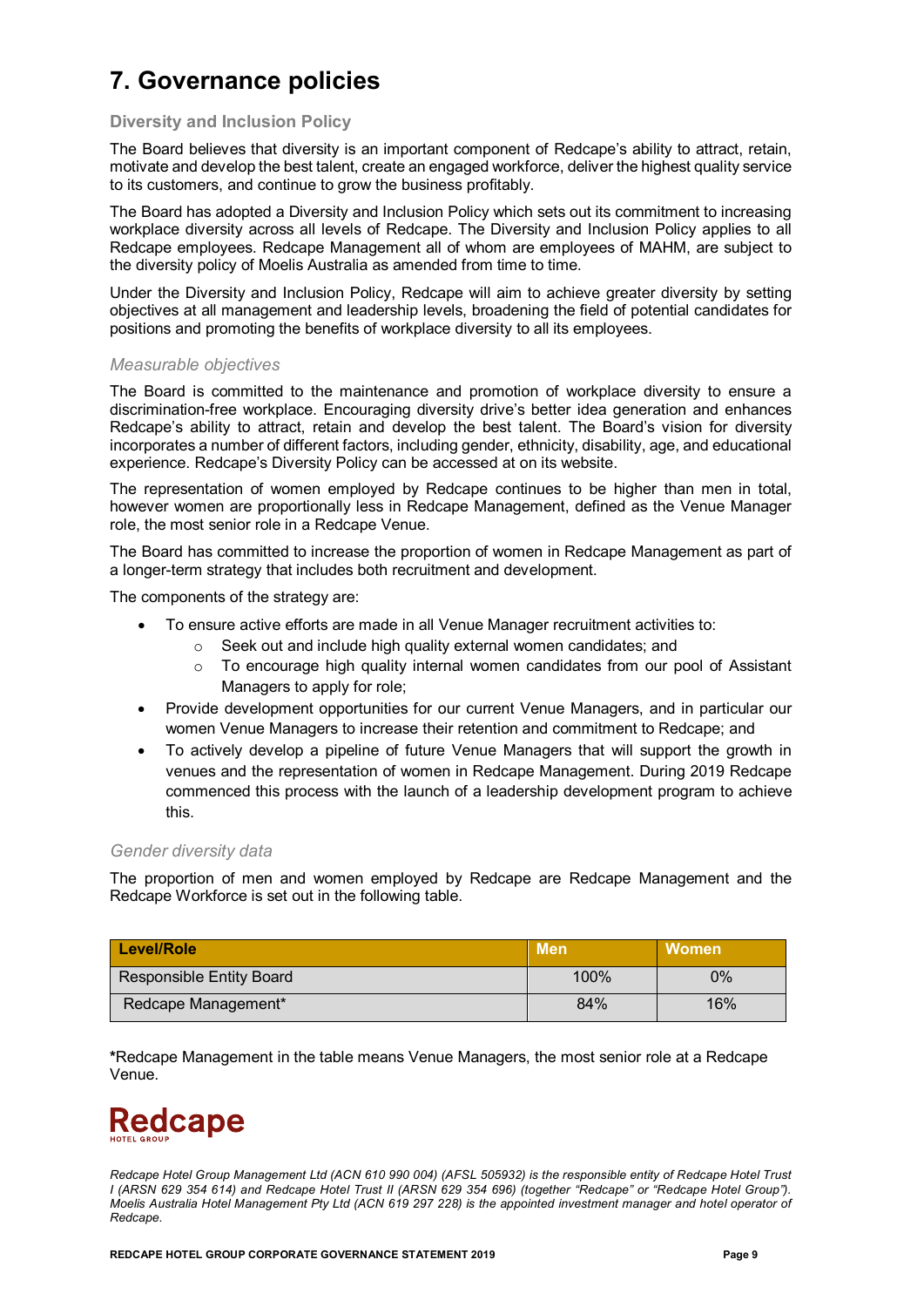#### **Values and Code of Conduct**

The Board is committed to a high level of integrity and ethical standards in all business practices. The Board has endorsed and adopted Redcape's Code of Conduct which addresses matters relevant to Redcape's legal and ethical obligations and standards it expects from its Directors, officers and employees. The Code of Conduct outlines its requirements with respect to relationships, compliance with laws and ethics, conflicts of interest, confidentiality, use of Redcape's assets and competition. Directors will be notified of any material breaches of the Code of Conduct.

The new ASX Principles and Recommendations recommend that the Board articulate and disclose its values. Given that the new ASX Principles and Recommendations do not come into force until financial years starting on or after 1 January 2020, Redcape will formalise its values in a "Statement of Values" that will be made available on the "Governance" section of its website.

#### **Securities Dealing Policy**

The Board has adopted a Securities Dealing Policy in respect of Redcape that explains the types of conduct in relation to dealings in its own securities that are prohibited and establishes procedures for the buying and selling of its securities that protects the Responsible Entity, Redcape, the Directors and Redcape's employees and senior executives against the misuse of information, which could materially affect the value of Redcape's securities. The Redcape Securities Dealing Policy applies to all Redcape employees as well as the Directors of the Responsible Entity and all employees of MAHM (which includes all of Redcape's senior executives).

#### **Disclosure Policy**

The Board is committed to complying with its disclosure obligations under the Corporations Act and the ASX Listing Rules to keep the market fully informed of information which may have a material effect on the price or value of Redcape's securities.

The Board has adopted a Disclosure Policy which reinforces its commitment to continuous disclosure obligations in respect of Redcape and describes the processes in place that enables it to provide securityholders with timely disclosure in accordance with those obligations.

#### **Whistleblower and Anti-Bribery and Corruption policies**

The new ASX Principles and Recommendations recommend that the Board adopt separate Whistleblower and Anti-Bribery and Corruption policies. Given that the new ASX Principles and Recommendations do not come into force until financial years starting on or after 1 January 2020, Redcape will adopt its Whistleblower and Anti-Bribery and Corruption policies at a later stage and will make these available on the "Governance" section of its website. Once these policies have been adopted, Redcape will ensure that the Board is informed of any material breaches of these policies.

#### **Communications with securityholders**

The Board is committed to:

- communicating openly and in a timely manner with its securityholders;
- keeping securityholders informed of all major developments affecting the state of affairs of Redcape;
- encouraging two-way communication with securityholders; and
- providing the market and other interested stakeholders with access to information about Redcape from time to time.

The Board communicates information regularly through a range of platforms and publications, including its website, the ASX Market Announcements Platform and its annual and half-yearly reports.